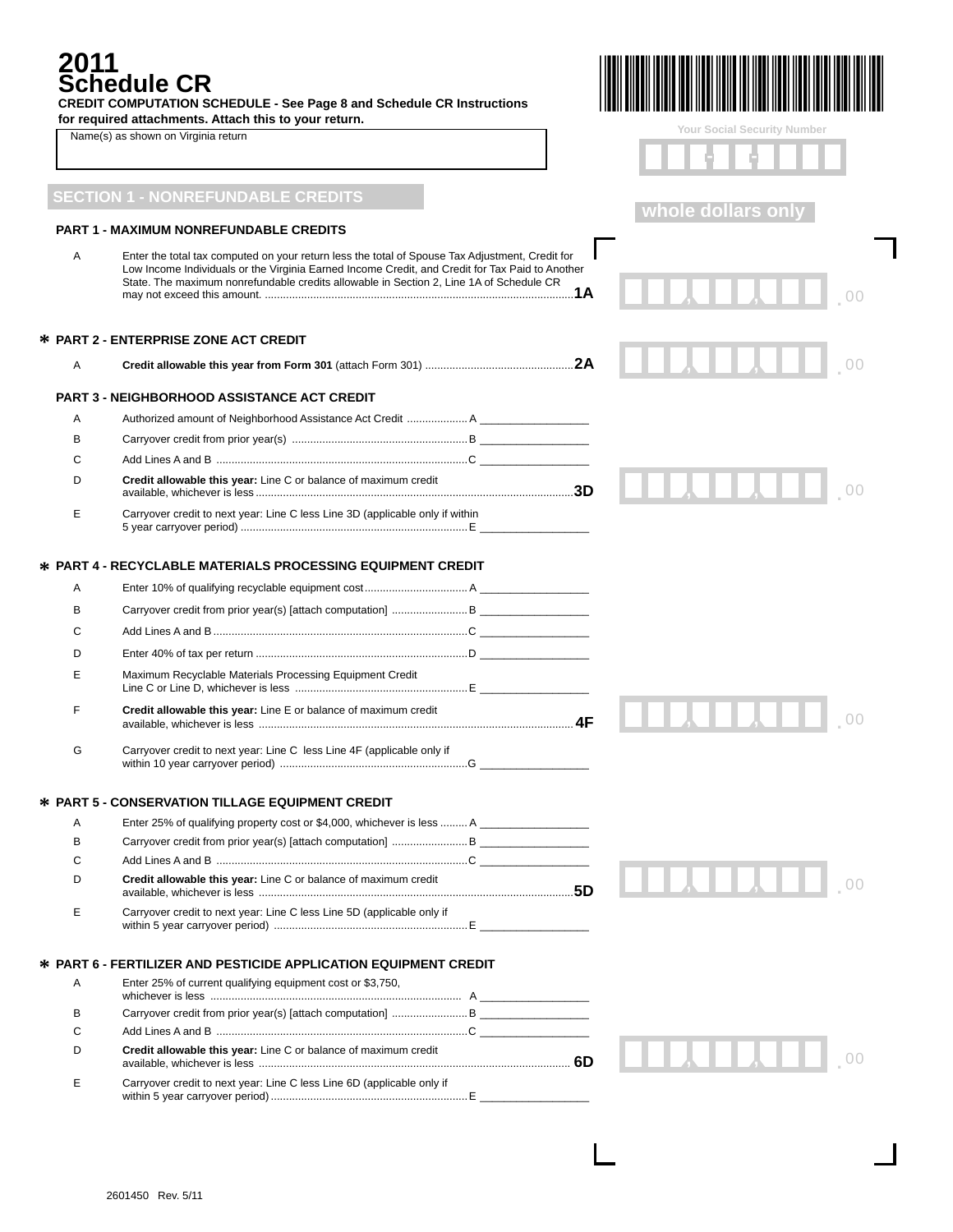|   | Schedule CR (2011) Page 2                                                                                                                                                                                                                                                    |                               |        |
|---|------------------------------------------------------------------------------------------------------------------------------------------------------------------------------------------------------------------------------------------------------------------------------|-------------------------------|--------|
|   | Name(s) as shown on Virginia return                                                                                                                                                                                                                                          | <b>Social Security Number</b> |        |
|   | <b>PART 7 - RENT REDUCTION PROGRAM CREDIT</b>                                                                                                                                                                                                                                |                               |        |
| A |                                                                                                                                                                                                                                                                              |                               |        |
| В |                                                                                                                                                                                                                                                                              |                               |        |
| С |                                                                                                                                                                                                                                                                              |                               |        |
| D | Credit allowable this year: Line C or balance of maximum credit                                                                                                                                                                                                              |                               |        |
| E | Carryover credit to next year: Line C less Line 7D (applicable only if                                                                                                                                                                                                       |                               |        |
|   | * PART 8 - CLEAN-FUEL VEHICLE AND VEHICLE EMISSIONS TESTING EQUIPMENT CREDITS                                                                                                                                                                                                |                               |        |
|   | <b>Clean-Fuel Vehicle and Qualified Electric Vehicle Credit</b>                                                                                                                                                                                                              |                               |        |
| Α | Qualifying Electric Vehicle - Enter 10% of the cost used to<br>compute the credit under IRC $\S$ 30 for qualified electric vehicles  A                                                                                                                                       |                               |        |
| в |                                                                                                                                                                                                                                                                              |                               |        |
| С |                                                                                                                                                                                                                                                                              |                               |        |
| D | Credit allowable this year: Line C or balance of maximum credit                                                                                                                                                                                                              |                               |        |
| E | Carryover credit to next year: Line C less Line 8D (applicable only if                                                                                                                                                                                                       |                               |        |
|   | Vehicle emissions testing equipment credit                                                                                                                                                                                                                                   |                               |        |
| F | Enter 20% of the purchase or lease price paid during the year for                                                                                                                                                                                                            |                               |        |
| G | Carryover credit from prior year(s) [attach computation] G                                                                                                                                                                                                                   |                               |        |
| н |                                                                                                                                                                                                                                                                              |                               |        |
|   | Enter the amount from Line H or the balance of maximum credit                                                                                                                                                                                                                |                               |        |
| J | Carryover credit to next year; Line H less Line 8I (only if within                                                                                                                                                                                                           |                               |        |
| Α | <b>PART 9 - MAJOR BUSINESS FACILITY JOB TAX CREDIT</b><br>Current credit amount authorized by the Department of Taxation                                                                                                                                                     |                               |        |
| в |                                                                                                                                                                                                                                                                              |                               |        |
| C |                                                                                                                                                                                                                                                                              |                               |        |
| D | Credit allowable this year: Line C or the balance of the maximum                                                                                                                                                                                                             | 9D                            | $\cap$ |
| Е | Carryover credit to next year; Line C less Line 9D                                                                                                                                                                                                                           |                               |        |
|   | * PART 10 - FOREIGN SOURCE RETIREMENT INCOME TAX CREDIT                                                                                                                                                                                                                      |                               |        |
| Α | Qualifying taxable income on which the tax in the foreign                                                                                                                                                                                                                    |                               |        |
| В |                                                                                                                                                                                                                                                                              |                               |        |
| C | Qualifying tax paid to the foreign country.<br>Enter name of country: the control of the control of the control of the control of the control of the control of the control of the control of the control of the control of the control of the control of the control of the |                               |        |
| D |                                                                                                                                                                                                                                                                              |                               |        |
| Е | Income percentage. Divide Line A by Line B. Compute to one decimal                                                                                                                                                                                                           |                               |        |
|   | place, not to exceed 100%. For example, $0.3163$ becomes $31.6\%$ E                                                                                                                                                                                                          |                               |        |
| F |                                                                                                                                                                                                                                                                              |                               |        |
| G | Credit allowable this year: Enter the lesser of Line C or Line F,                                                                                                                                                                                                            |                               |        |
|   | <b>PART 11 - HISTORIC REHABILITATION TAX CREDIT</b>                                                                                                                                                                                                                          |                               |        |
| Α |                                                                                                                                                                                                                                                                              |                               |        |
| В |                                                                                                                                                                                                                                                                              |                               |        |
| С |                                                                                                                                                                                                                                                                              |                               |        |
| D |                                                                                                                                                                                                                                                                              |                               |        |
| E | Credit allowable this year: Enter the amount from Line D or the                                                                                                                                                                                                              |                               |        |
| F | Carryover credit to next year: Line D less                                                                                                                                                                                                                                   |                               |        |
|   |                                                                                                                                                                                                                                                                              |                               |        |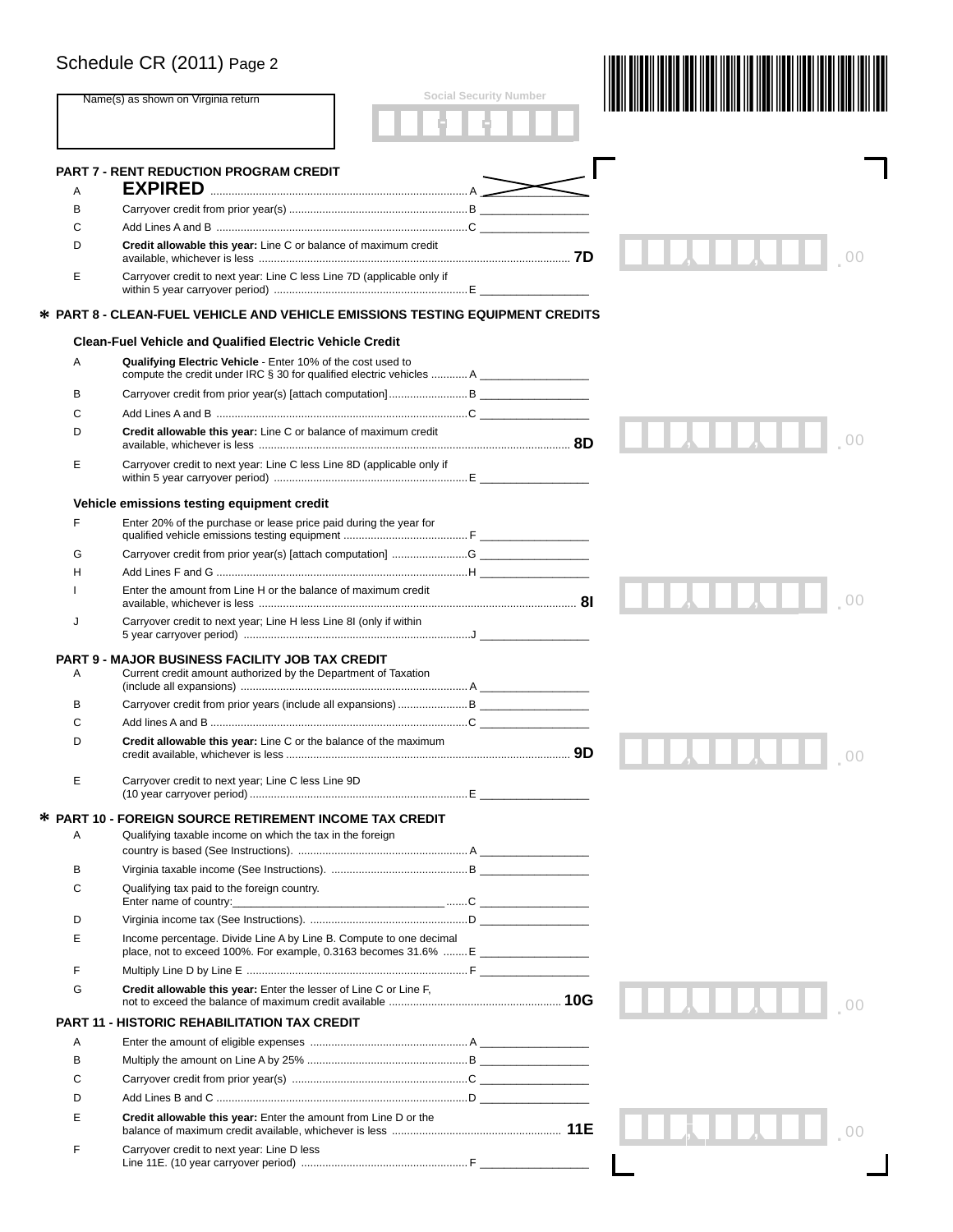|   | Name(s) as shown on Virginia return                                                                                                                                                                                         | <b>Social Security Number</b> |  |
|---|-----------------------------------------------------------------------------------------------------------------------------------------------------------------------------------------------------------------------------|-------------------------------|--|
|   | <b>PART 12 - DAY-CARE FACILITY INVESTMENT TAX CREDIT</b>                                                                                                                                                                    |                               |  |
| A |                                                                                                                                                                                                                             |                               |  |
| в |                                                                                                                                                                                                                             |                               |  |
| C |                                                                                                                                                                                                                             |                               |  |
| D | Credit allowable this year: Enter the amount from Line C or the                                                                                                                                                             |                               |  |
| Е | Carryover credit to next year: Line C less Line 12D.<br>(3 year carryover period. See instructions for limitations)  E                                                                                                      |                               |  |
|   | <b>PART 13 - LOW-INCOME HOUSING CREDIT</b>                                                                                                                                                                                  |                               |  |
| A |                                                                                                                                                                                                                             |                               |  |
| в |                                                                                                                                                                                                                             |                               |  |
| C |                                                                                                                                                                                                                             |                               |  |
| D | Credit allowable this year: Enter amount from Line C or                                                                                                                                                                     |                               |  |
| E | Carryover credit to next year: Line C less Line 13D                                                                                                                                                                         |                               |  |
|   | <b>PART 14 - RESERVED FOR FUTURE USE</b>                                                                                                                                                                                    |                               |  |
| В | Credit amount authorized by the                                                                                                                                                                                             |                               |  |
| C |                                                                                                                                                                                                                             |                               |  |
| D | Credit allowable this year:<br>Your credit: Enter the amount from Line C, YOU column or the<br>balance of maximum credit available, whichever is less (not to exceed                                                        |                               |  |
|   | Be sure to claim the proper credit on the total lines                                                                                                                                                                       |                               |  |
|   | Spouse's credit: Enter the amount from Line C, SPOUSE column or the<br>balance of maximum credit available, whichever is less (not to exceed<br>Carryover credit to next year:                                              |                               |  |
| F |                                                                                                                                                                                                                             |                               |  |
|   | Line C less Line 15D and/or Line 15E                                                                                                                                                                                        |                               |  |
|   | PART 16 - WORKER RETRAINING TAX CREDIT                                                                                                                                                                                      |                               |  |
| Α | Enter amount of Worker Retraining Tax Credit authorized by the                                                                                                                                                              |                               |  |
| в |                                                                                                                                                                                                                             |                               |  |
| С |                                                                                                                                                                                                                             |                               |  |
| D | Credit allowable this year: Enter the amount from Line C or the                                                                                                                                                             |                               |  |
| Е | Carryover credit to next year: Line C less Line 16D                                                                                                                                                                         |                               |  |
| Α | * PART 17 - WASTE MOTOR OIL BURNING EQUIPMENT CREDIT<br>Enter 50% of the purchase price paid during the taxable year for equip-<br>ment used exclusively for burning waste motor oil at your facility  A __________________ |                               |  |

 $\Box$ 

 $\mathbf{I}$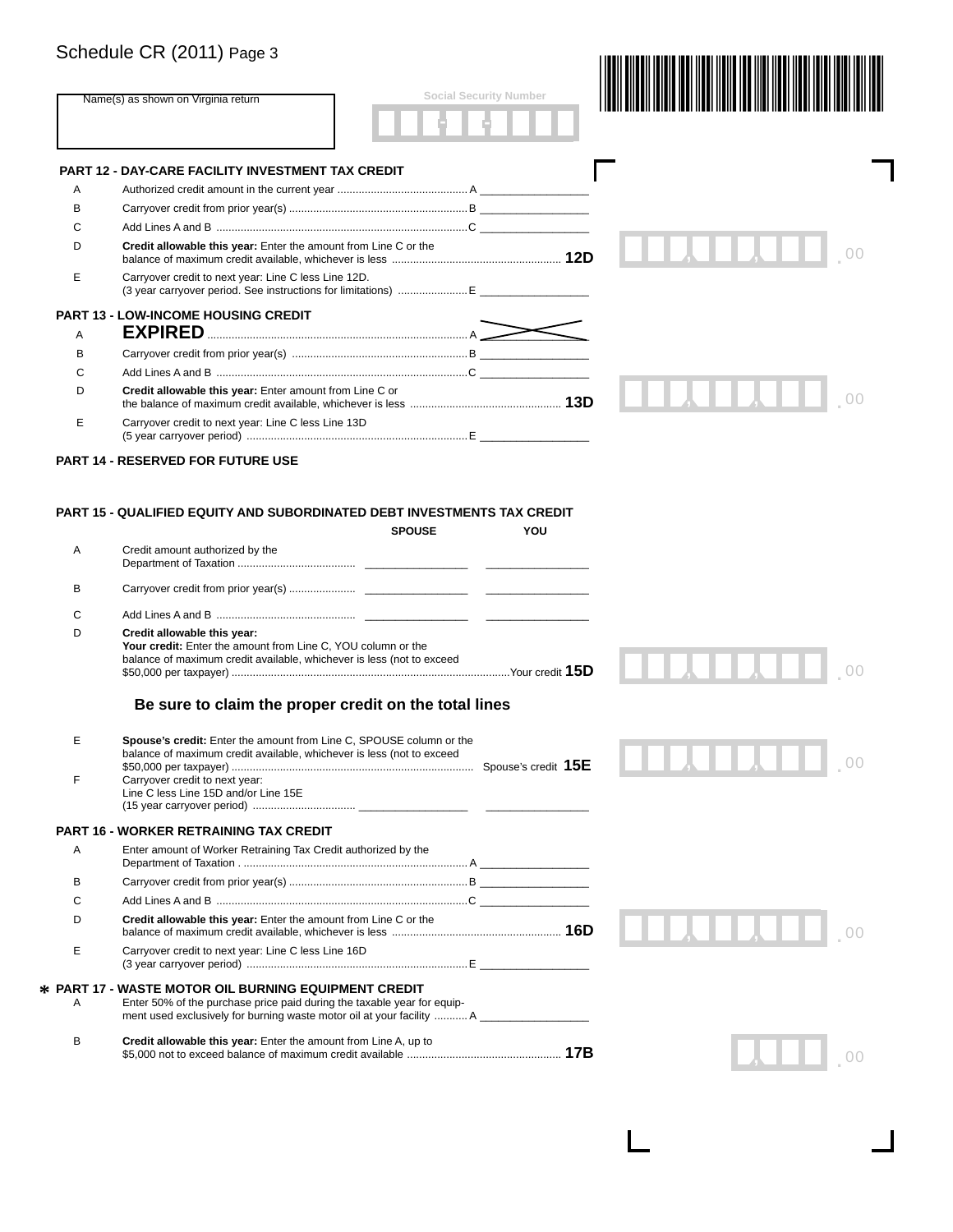|        | <b>Social Security Number</b>                                                                                                                                                                                      |        |                       |
|--------|--------------------------------------------------------------------------------------------------------------------------------------------------------------------------------------------------------------------|--------|-----------------------|
|        | Name(s) as shown on Virginia return                                                                                                                                                                                |        |                       |
|        |                                                                                                                                                                                                                    |        |                       |
|        | <b>PART 18 - CREDIT FOR PURCHASE OF LONG-TERM CARE INSURANCE</b>                                                                                                                                                   |        | <b>Months Covered</b> |
|        | Enter the date policy was issued to you. Issue date must be                                                                                                                                                        | You    |                       |
|        | Enter the date policy was issued to your spouse. Issue date must be                                                                                                                                                | Spouse |                       |
| Α      | If the policy for which you are claiming the credit was purchased prior to 1/01/11,<br>enter the amount of the premiums paid for the first 12 months of coverage.                                                  |        |                       |
| в      |                                                                                                                                                                                                                    |        |                       |
| C<br>D | Enter total amount of credits claimed for this policy in prior years  C<br>Subtract Line C from Line B. This is the maximum amount of credit<br>that you may claim for 2011. If Line C is equal to Line B, you may |        |                       |
| E      |                                                                                                                                                                                                                    |        |                       |
| F      |                                                                                                                                                                                                                    |        |                       |
| G      | Enter the amount from Line D (if completed) or line F,                                                                                                                                                             |        |                       |
| н      |                                                                                                                                                                                                                    |        |                       |
|        |                                                                                                                                                                                                                    |        |                       |
| J<br>Κ | Credit allowable this year: Enter the amount from Line I or the<br>Carryover credit to next year: Line I minus                                                                                                     |        |                       |
|        |                                                                                                                                                                                                                    |        |                       |
|        | <b>* PART 19 - BIODIESEL AND GREEN DIESEL FUELS TAX CREDIT</b>                                                                                                                                                     |        |                       |
| Α      | Enter the amount of Biodiesel and Green Diesel Fuels Tax<br>authorized by the Virginia Department of Taxation or the                                                                                               |        |                       |
| в      |                                                                                                                                                                                                                    |        |                       |
| C      |                                                                                                                                                                                                                    |        |                       |
| D      |                                                                                                                                                                                                                    |        |                       |
| Е      |                                                                                                                                                                                                                    |        |                       |
| F      | Credit allowable this year: Enter the amount from Line E                                                                                                                                                           |        |                       |
| G      | Carryover credit to next year: Line E less Line 19F                                                                                                                                                                |        |                       |
|        |                                                                                                                                                                                                                    |        |                       |
|        | PART 20 - LIVABLE HOME TAX CREDIT (formerly Home Accessibility Credit)                                                                                                                                             |        |                       |
| Α      | Enter the amount of the Livable Home Tax Credit authorized<br>by the Department of Housing and Community Development  A                                                                                            |        |                       |
| в      |                                                                                                                                                                                                                    |        |                       |
| C      |                                                                                                                                                                                                                    |        |                       |
| D      | Credit allowable this year: Enter the amount from Line C                                                                                                                                                           |        |                       |
| Е      | Carryover credit to next year: Line C less Line 20D                                                                                                                                                                |        |                       |
|        | <b>PART 21 - RIPARIAN WATERWAY BUFFER TAX CREDIT</b>                                                                                                                                                               |        |                       |
| A      | Enter the amount of Riparian Waterway Buffer Tax Credit                                                                                                                                                            |        |                       |
| в      |                                                                                                                                                                                                                    |        |                       |
| C      |                                                                                                                                                                                                                    |        |                       |
| D      | Credit allowable this year: Enter the amount from Line C                                                                                                                                                           |        |                       |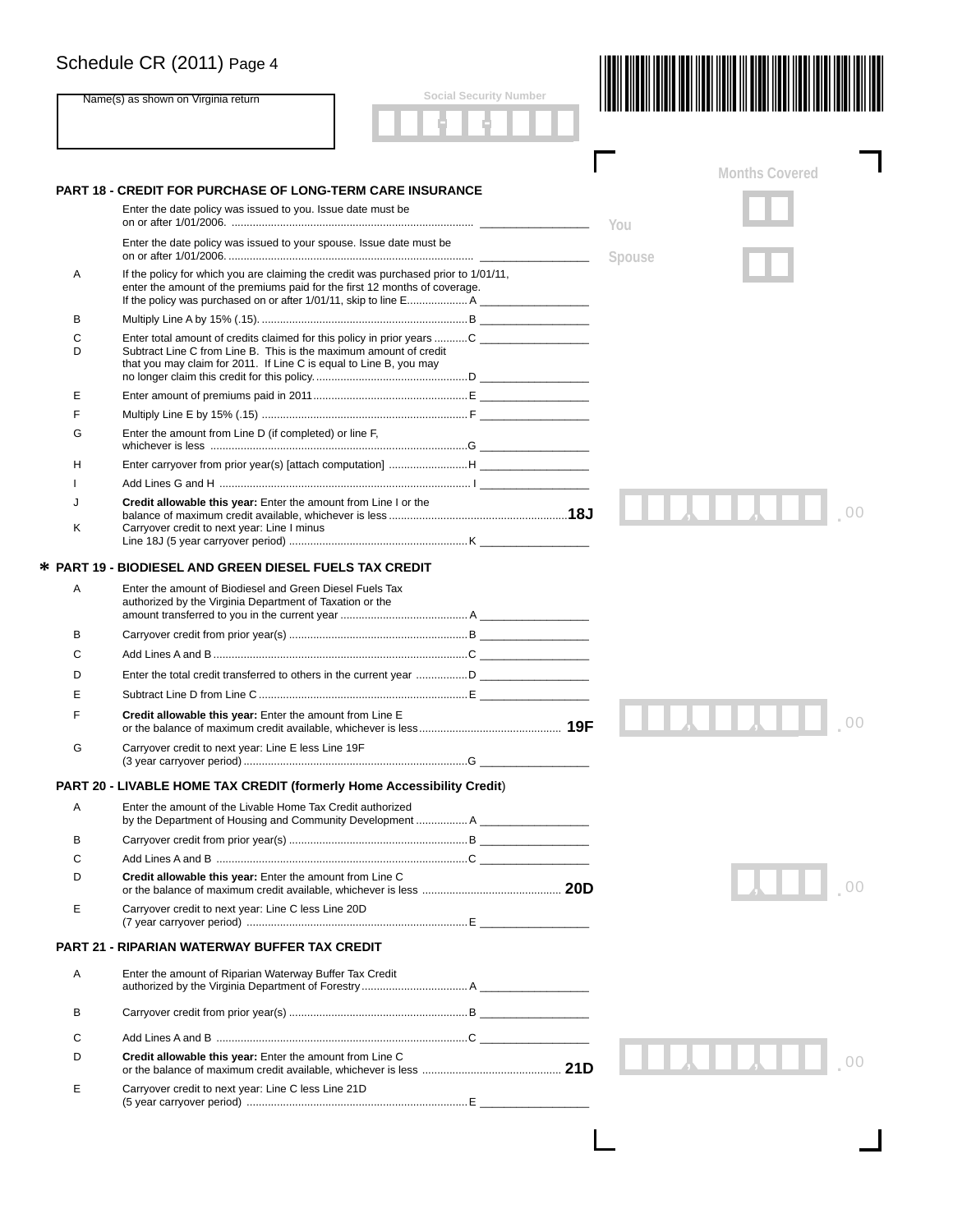|                  | Name(s) as shown on Virginia return                                                                                             |               | <b>Social Security Number</b> |  |
|------------------|---------------------------------------------------------------------------------------------------------------------------------|---------------|-------------------------------|--|
|                  | <b>PART 22 - LAND PRESERVATION TAX CREDIT</b>                                                                                   | <b>SPOUSE</b> | YOU                           |  |
| Α                | Credit amount authorized or the amount                                                                                          |               |                               |  |
| В                |                                                                                                                                 |               |                               |  |
| С                |                                                                                                                                 |               |                               |  |
| D                | Total credit transferred to others in                                                                                           |               |                               |  |
| Е                |                                                                                                                                 |               |                               |  |
| F                | Credit allowable this year:                                                                                                     |               |                               |  |
|                  | Your credit: Enter the amount from Line E, YOU column<br>or the balance of maximum credit available, whichever is less          |               |                               |  |
|                  | Be sure to claim the proper credit on the total lines                                                                           |               |                               |  |
| G                | Spouse's credit: : Enter the amount from Line E, SPOUSE column<br>or the balance of maximum credit available, whichever is less |               |                               |  |
| н                | Carryover credit to next year: Line E less                                                                                      |               |                               |  |
| <b>PART 23 -</b> | <b>COMMUNITY OF OPPORTUNITY TAX CREDIT</b>                                                                                      |               |                               |  |
| Α                | Enter the amount of credit authorized by the                                                                                    |               |                               |  |
| в                |                                                                                                                                 |               |                               |  |
| С                |                                                                                                                                 |               |                               |  |
| D                | Credit allowable this year: Enter amount from Line C or                                                                         |               |                               |  |
| Е                | Carryover credit to next year: Line C less Line 23D                                                                             |               |                               |  |
|                  | <b>PART 24 - GREEN JOBS CREATION TAX CREDIT</b>                                                                                 |               |                               |  |
| A                | Enter the total eligible credit amount for each green job                                                                       |               |                               |  |
| В                |                                                                                                                                 |               |                               |  |
| С                |                                                                                                                                 |               |                               |  |
| D                | Credit allowable this year: Enter the amount from Line C                                                                        |               |                               |  |
| Е                | Carryover credit to next year: Line C less Line 24D                                                                             |               |                               |  |
|                  | <b>PART 25 - POLITICAL CONTRIBUTIONS CREDIT</b>                                                                                 |               |                               |  |
| Α                | Enter 50% of the amount of eligible political contributions. Credit is                                                          |               |                               |  |
| в                | Credit allowable this year: Enter the amount from Line A                                                                        |               |                               |  |
|                  | <b>PART 26 - FARM WINERIES AND VINEYARDS TAX CREDIT</b>                                                                         |               |                               |  |
| Α                | Enter the total eligible credit amount authorized by                                                                            |               |                               |  |
| в                |                                                                                                                                 |               |                               |  |
| С                |                                                                                                                                 |               |                               |  |
| D                | Credit allowable this year: Enter the amount from Line C                                                                        |               |                               |  |
| Е                | Carryover credit to next year: Line C less Line 26D                                                                             |               |                               |  |
|                  |                                                                                                                                 |               |                               |  |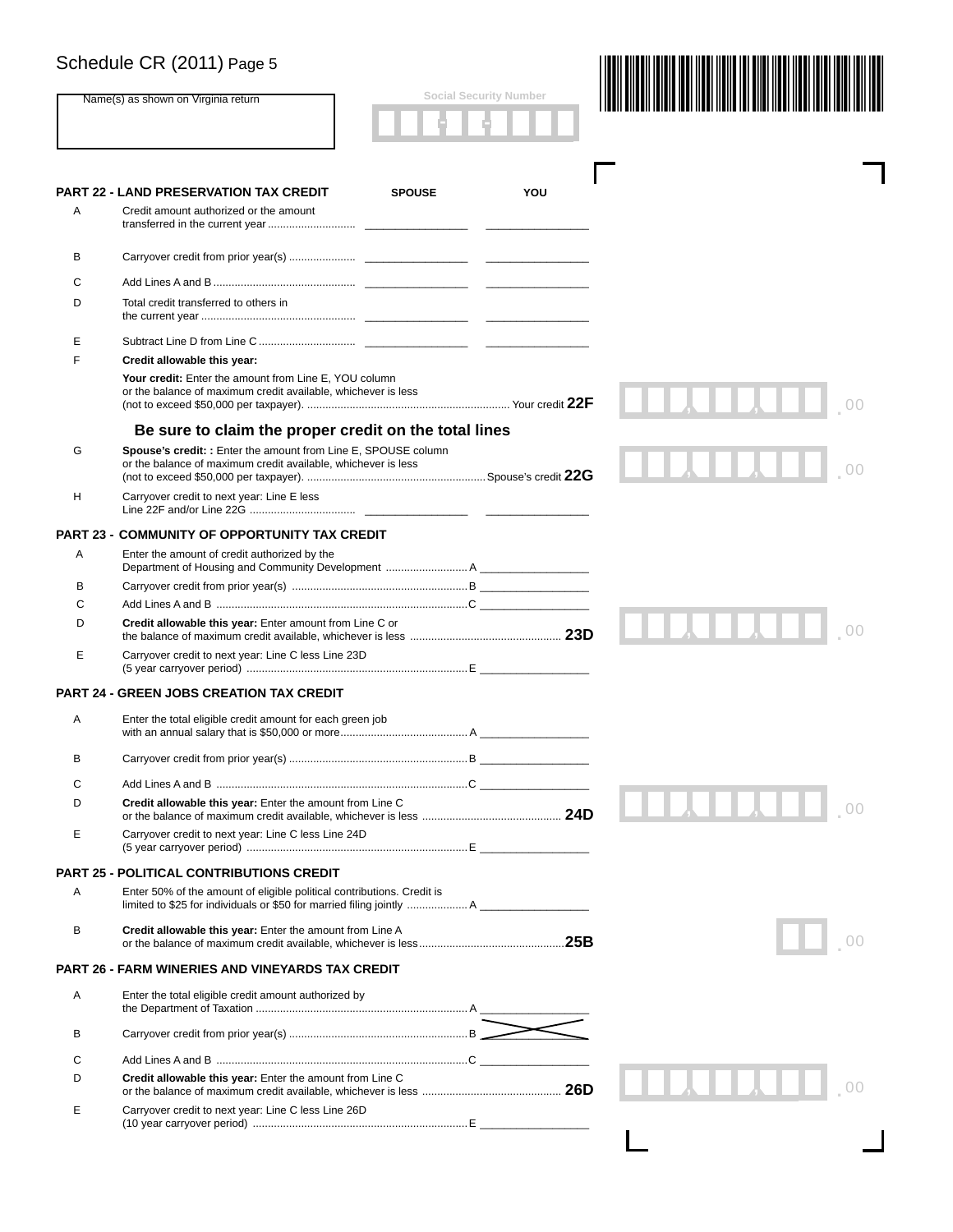|    | Schedule CR (2011) Page 6                                                                                                       |                               |    |
|----|---------------------------------------------------------------------------------------------------------------------------------|-------------------------------|----|
|    | Name(s) as shown on Virginia return                                                                                             | <b>Social Security Number</b> |    |
|    | PART 27 - INTERNATIONAL TRADE FACILITY TAX CREDIT                                                                               |                               |    |
| Α  | Enter the total eligible credit amount authorized by                                                                            |                               |    |
|    |                                                                                                                                 |                               |    |
| в  |                                                                                                                                 |                               |    |
| С  | Add Lines A and B …………………………………………………………………………………C                                                                              |                               |    |
| D  |                                                                                                                                 |                               |    |
| E  | Maximum International Trade Facility Tax Credit Line C or Line D,                                                               |                               |    |
| F  | Credit allowable this year: Enter the amount from Line E                                                                        |                               |    |
| G  | Carryover credit to next year: Line C less Line 27F                                                                             |                               |    |
|    | <b>PART 28 - PORT VOLUME INCREASE TAX CREDIT</b>                                                                                |                               |    |
| Α  | Enter the total eligible credit amount authorized by                                                                            |                               |    |
| В  |                                                                                                                                 |                               |    |
| С  |                                                                                                                                 |                               |    |
| D  | Credit allowable this year: Enter the amount from Line C                                                                        |                               |    |
| E  | Carryover credit to next year: Line C less Line 28D                                                                             |                               |    |
|    | PART 29 - BARGE AND RAIL USAGE TAX CREDIT                                                                                       |                               |    |
| Α  | Enter the total eligible credit amount authorized by                                                                            |                               |    |
| в  |                                                                                                                                 |                               |    |
| С  |                                                                                                                                 |                               |    |
| D  | Credit allowable this year: Enter the amount from Line C                                                                        |                               | 00 |
| Е  | Carryover credit to next year: Line C less Line 29D                                                                             |                               |    |
|    | <b>PART 30 - RESEARCH AND DEVELOPMENT EXPENSES TAX CREDIT</b>                                                                   |                               |    |
| Α  | Enter the total eligible credit amount authorized by                                                                            |                               |    |
| в  | Reserved for future use                                                                                                         |                               |    |
| С  | Reserved for future use                                                                                                         |                               |    |
| D  | Credit allowable this year: Enter the amount from Line 30A                                                                      |                               |    |
|    |                                                                                                                                 |                               |    |
|    | <b>SECTION 2 - TOTAL NONREFUNDABLE CREDITS</b>                                                                                  |                               |    |
| А. | <b>PART 1 - TOTAL NONREFUNDABLE CREDITS</b><br>Add Lines 2A, 3D, 4F, 5D, 6D, 7D, 8D, 8I, 9D, 10G, 11E, 12D, 13D, 15D, 15E, 16D, |                               |    |

 17B, 18J, 19F, 20D, 21D, 22F, 22G, 23D, 24D, 25B, 26D, 27F, 28D, 29D and 30D. If you have claimed more than the maximum allowed nonrefundable credits, see instructions. ..........................................................................................................................**1A**

<sup>00</sup> . , ,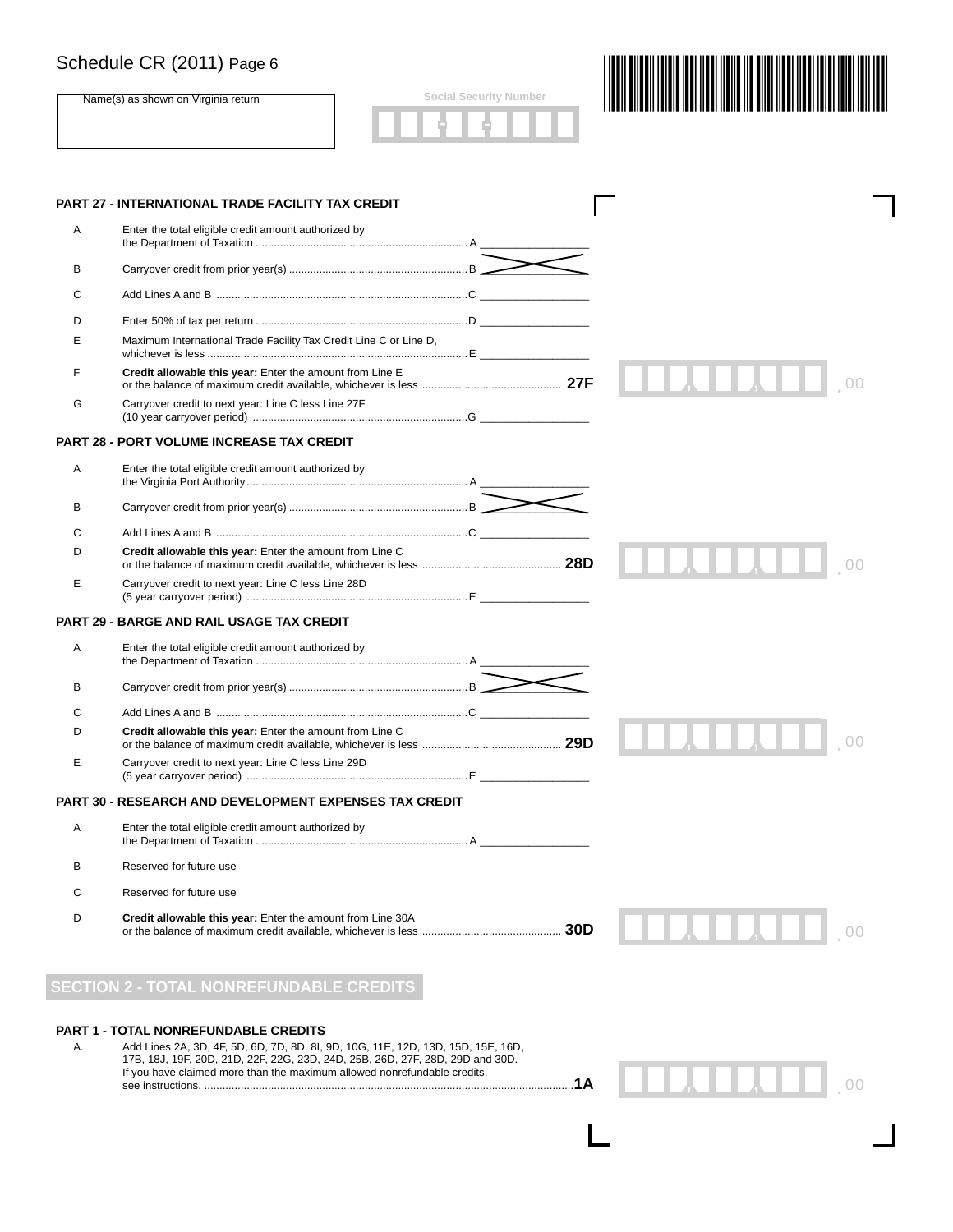| Schedule CR (2011) Page 7           |                                               |  |  |
|-------------------------------------|-----------------------------------------------|--|--|
| Name(s) as shown on Virginia return | <b>Social Security Number</b><br>O<br>O.<br>٠ |  |  |
|                                     |                                               |  |  |

I

# **SECTION 3 - REFUNDABLE CREDITS**

|   | * PART 1 - COALFIELD EMPLOYMENT ENHANCEMENT and VIRGINIA COAL EMPLOYMENT<br>AND PRODUCTION INCENTIVE TAX CREDITS                                        |    |                |
|---|---------------------------------------------------------------------------------------------------------------------------------------------------------|----|----------------|
| A | 100% Coalfield Employment Enhancement and/or Virginia Coal Employment<br>and Production Incentive Tax Credits from Line 2 of your 2011 Schedule 306B 1A |    |                |
| В |                                                                                                                                                         |    | 0 <sup>0</sup> |
| C |                                                                                                                                                         |    | 00             |
| D | <b>Total Coal Related Tax Credits</b>                                                                                                                   |    | 00             |
| E | 2011 Coalfield Employment Enhancement Tax Credit earned to<br>be used when completing your 2014 return:                                                 |    | 0 <sup>0</sup> |
|   | <b>PART 2 - MOTION PICTURE PRODUCTION TAX CREDIT</b>                                                                                                    |    |                |
| A |                                                                                                                                                         |    | 0 <sup>0</sup> |
|   | <b>PART 3 - AGRICULTURAL BEST MANAGEMENT PRACTICES TAX CREDIT</b>                                                                                       |    |                |
| A | Enter amount of credit authorized by the Department of Conservation and Recreation 3A                                                                   |    | 00             |
| B | Carryover of 2010 nonrefundable Agricultural Best Management Practices Tax Credit 3B                                                                    |    |                |
|   | <b>PART 4 - RESEARCH AND DEVELOPMENT EXPENSES TAX CREDIT</b>                                                                                            |    |                |
| Α | Enter amount of Research and Development Expenses Tax Credit authorized by the                                                                          | 4A |                |
|   | <b>SECTION 4 - TOTAL REFUNDABLE CREDITS</b>                                                                                                             |    |                |
|   | <b>PART 1 - TOTAL REFUNDABLE CREDITS</b>                                                                                                                |    |                |
| A | Add Section 3, Part 1 - Line 1D, Part 2 - Line 2A, Part 3 - Line 3A & Line 3B and                                                                       |    |                |
|   | <b>SECTION 5 - TOTAL CURRENT YEAR CREDITS</b>                                                                                                           |    |                |
|   | <b>PART 1 - TOTAL CURRENT YEAR CREDITS</b>                                                                                                              |    |                |
| A | Total credits allowable this year. Enter the total of Section 2, Line 1A<br>and Section 4, Part 1 - Line 1A here and on Line 23 of form 760, Line 25 of |    | 0 <sup>0</sup> |

**\* Requires documentation - see "What to Attach" on Page 8.**